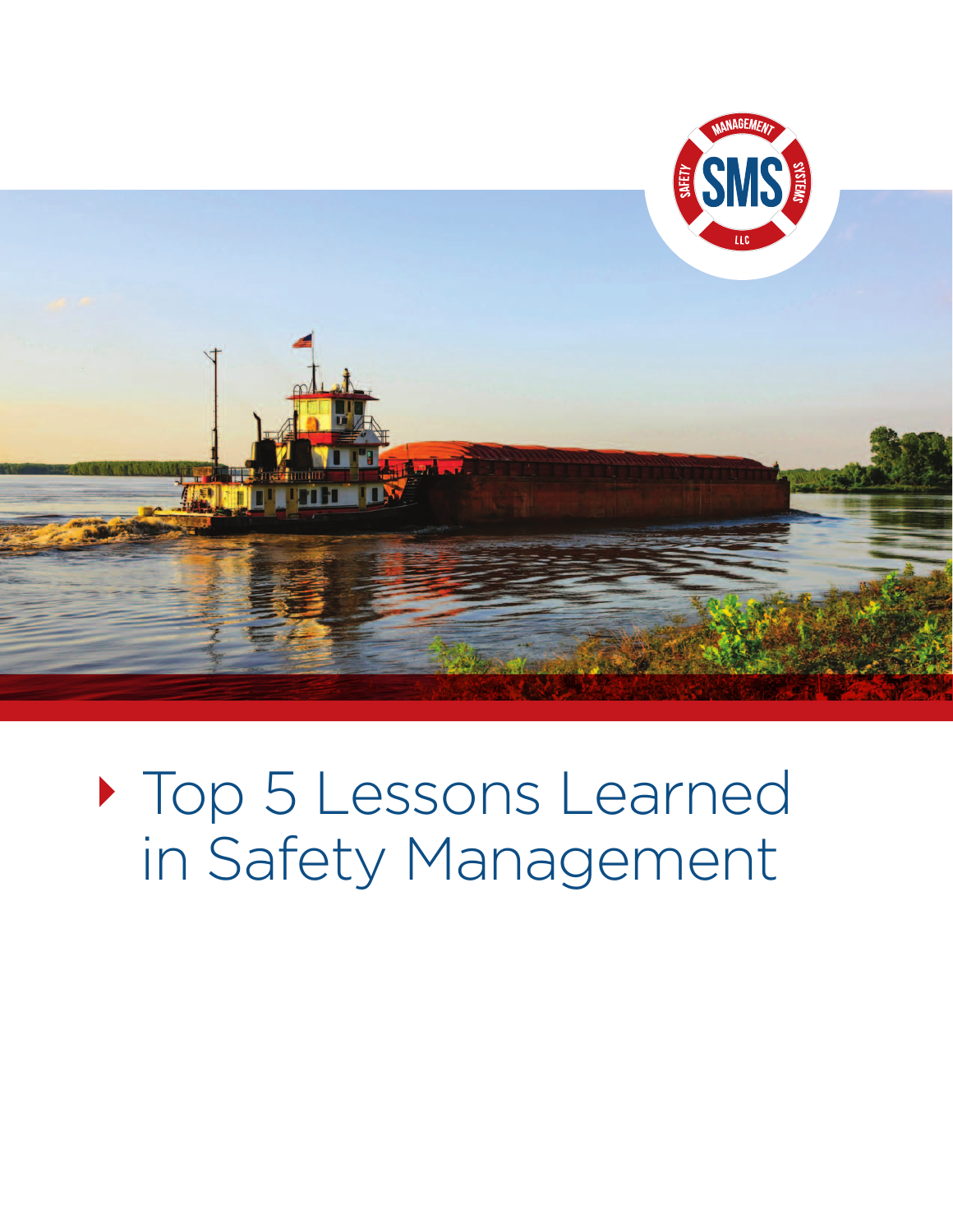

## Background

In the maritime industry, safety management entered into force as a result of too many accidents that involved major losses and that were largely attributed to human errors. People made incorrect assumptions, communicated poorly and couldn't make essential decisions. Vessels sank, burned and collided. By the early 90s the global shipping industry had enough and mandated safety management systems for vessels over 500 gross tons.

## *Nearly 20 years later, what have we learned?*

First of all, we can appreciate that regulating safety management doesn't equate to fewer accidents. Achieving safety in vessel operations involves a continued commitment with frequent internal checks to ensure operations are performed as intended.

Vessel operators with the lowest loss records haven't achieved their success by passing regulatory audits and inspections, they have done so through effective leadership and by providing clear expectations, guidance and support for their personnel onboard and ashore.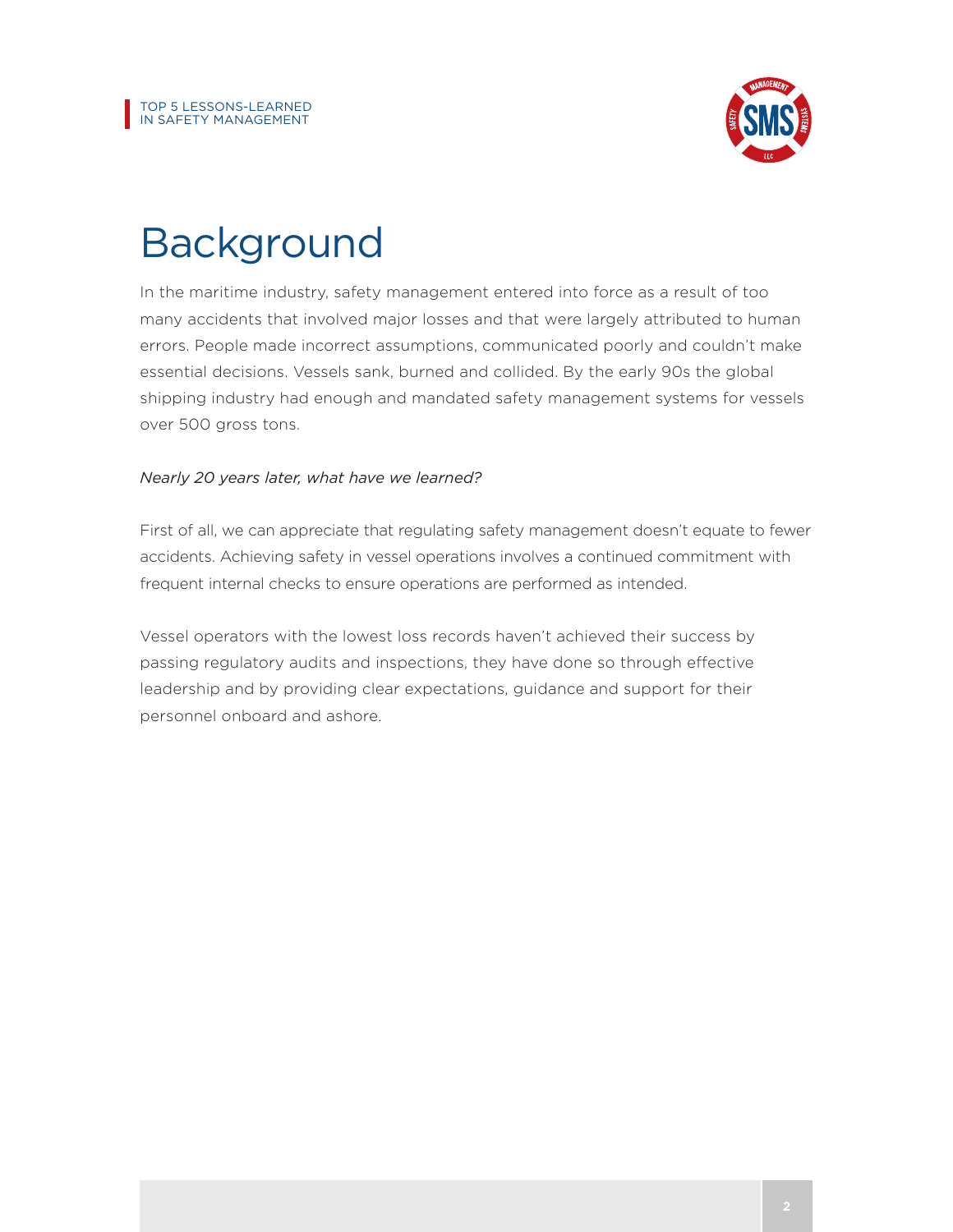3



## Current Events

The continuing NTSB investigation into the *El Faro<sup>1</sup>* sinking presents several pertinent lessons-learned that are worthy of any vessel operator's consideration – regardless of type or size. These lessons are especially pertinent since they reflect issues that SMSLLC has observed with numerous vessel operators since the introduction of the ISM Code.

- Senior shore-based management must be conversant with an organization's safety management system (SMS) and understand why various requirements exist. 1
- Commercial considerations cannot circumvent the safety of operations. Personnel who are selling the company's service must be mindful that no opportunity is so urgent or compelling that it cannot be performed safely. 2

An engaged and committed management team that understands the SMS is essential to achieving success. Senior management should make the time to get onboard and reinforce its commitment to safety management with those who get the work done.

An SMS must be structured in the simplest possible manner to ensure that it is easily accessible and understood by all personnel within the safety management organization. Further, it should establish controls that are completely applicable and suitable to an organization by taking into account its organizational structure, operations and resources.

SMS documentation should reflect how operations are actually performed by personnel. Written expectations that "sound good" are a liability if personnel are not capable of understanding and ensuring their use on a consistent basis. When expectations do not mirror how tasks are actually performed, change is necessary.

<sup>1.</sup> The summarizing of NTSB investigation concerns is not intended to preempt actual findings and recommendations at the conclusion of the investigation and neither is it intended to reflect unfavorably on the operator of the El Faro or its crew. These lessons-learned are more common than not amongst vessel operators with safety management systems as observed by SMSLLC personnel for many years.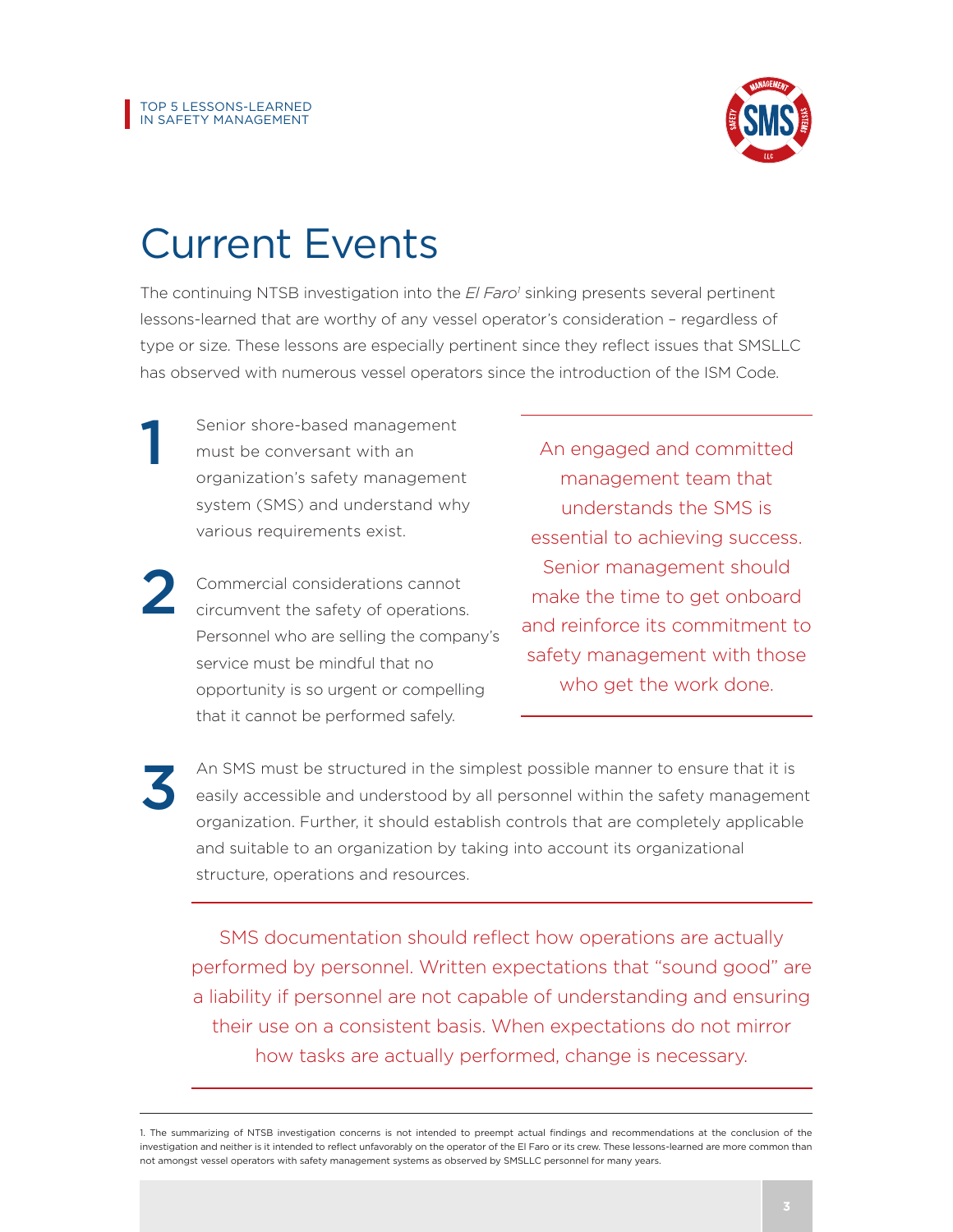5

4



Job descriptions must clearly communicate what is expected of each position within the organization. A generic overview of duties is insufficient to ensure that personnel are provided with clear expectations and accountabilities within a safety management system.

Objective self-assessment on a frequent basis is essential to identify problems and make appropriate corrections as needed. Self-assessment, including internal audits, should examine how an organization delivers on its intentions as stated within its SMS.

Every position included within your organization that manages, supervises or performs work that may affect onboard safety must be accounted for in the SMS and provided with well-defined responsibilities and authorities in writing.

Checking implementation is essential, but it's also important to determine how effective and suitable requirements of the management system are in light of the organization, its operations and assets.